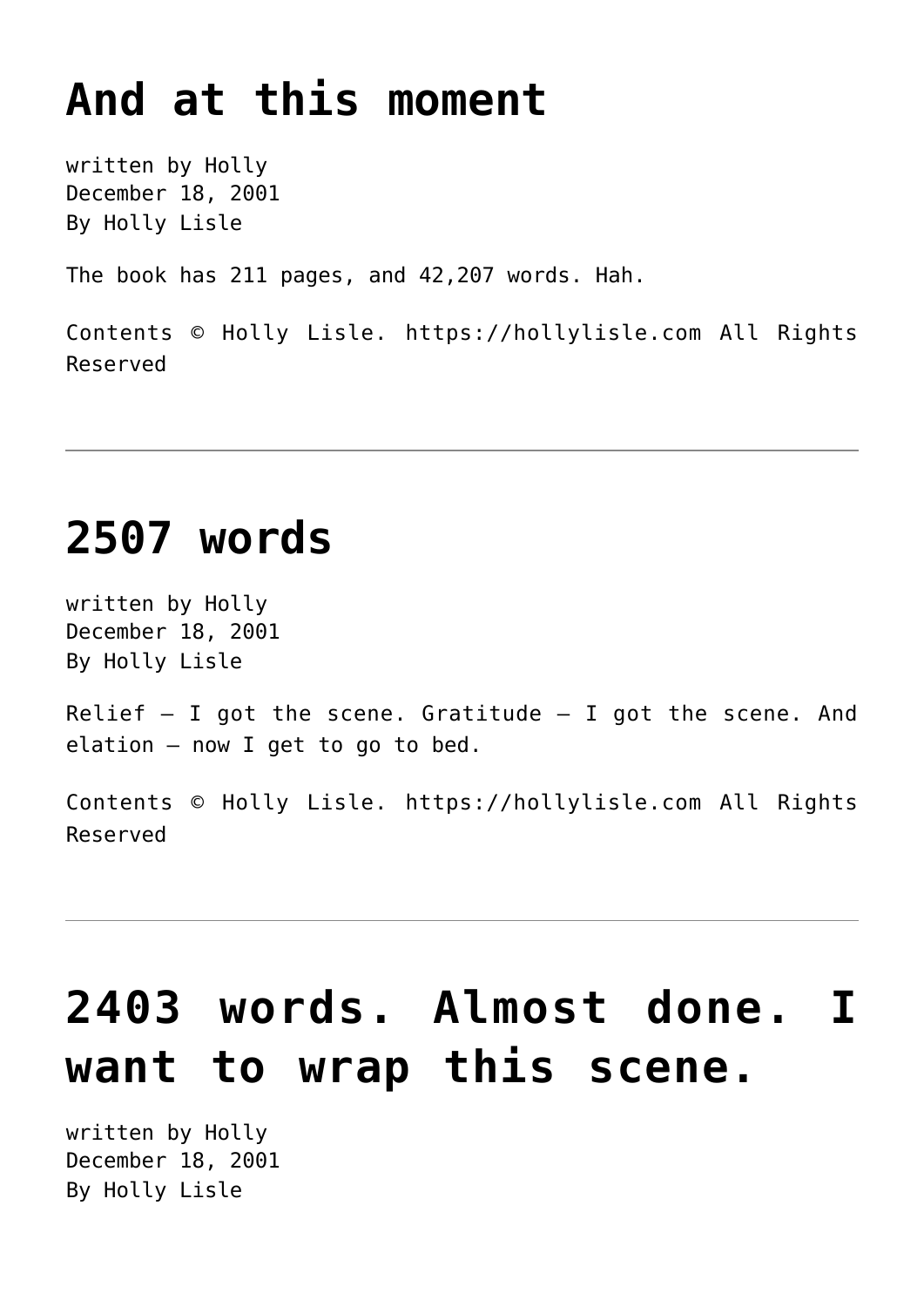And then I'm going to bed. This has been a really stressful bit of the book to write, and I'm not even sure why.

Contents © Holly Lisle. <https://hollylisle.com> All Rights Reserved

#### **[The visiting old god …](https://hollylisle.com/the-visiting-old-god/)**

written by Holly December 18, 2001 [By Holly Lisle](https://hollylisle.com)

… is turning out to be a loathesome bastard, but his attitude is doing a nice job of highlighting what Molly is up against, both around her and inside of her. And he's done a good job of bringing the evils of the dark gods clearly to light.

1082 words done at this point. Had to dice some out, so I've done more — but I like my keepers.

Contents © Holly Lisle. <https://hollylisle.com> All Rights Reserved

#### **[What's in a name?](https://hollylisle.com/whats-in-a-name/)**

written by Holly December 18, 2001 [By Holly Lisle](https://hollylisle.com)

More than I would have credited. I cut some pages, hoping to get myself back on track, but that wasn't helping. Then I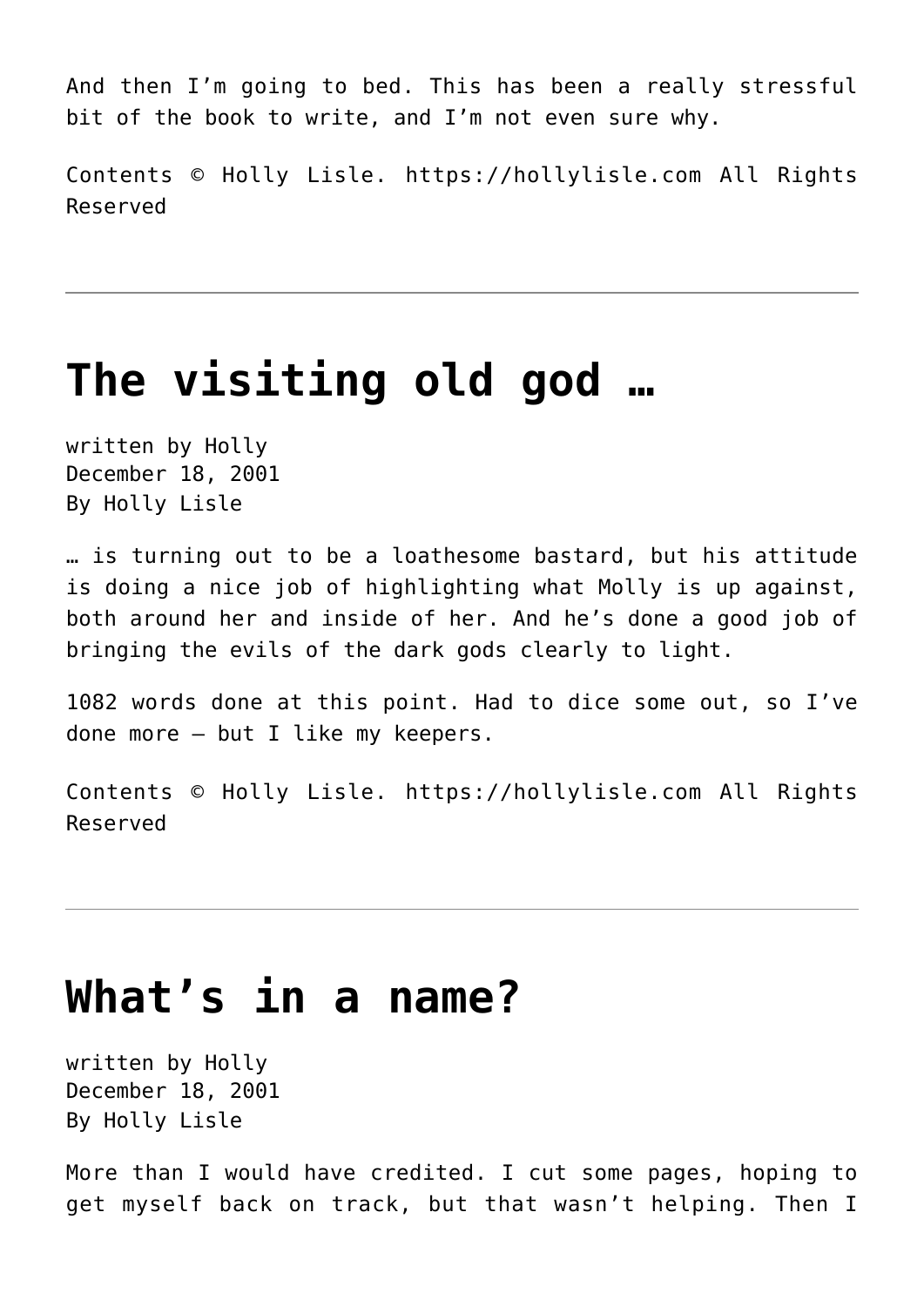decided to change the names of two characters that had been a slight, back-of-the-mind irritant since almost the minute I wrote them down. And now the words are flowing again.

What the hell. Writing is a weird way to make a living. You do it for years, and stupid shit like this can still throw you completely off the rails — and figuring out how to get back on the rails is sometimes like solving goddamned Myst. Go here, go there, turn this, tinker with that, walk all the way back to the box and push the button and see if anything happens **this** time. If not, go look for other stuff to twiddle with. No instruction book, no map, just you and your notes and a firm belief that the puzzle does have a solution.

That's the key right there, though. The puzzle does have a solution. You just have to be willing to put in the seat work and the brain work to find it.

Contents © Holly Lisle. <https://hollylisle.com> All Rights Reserved

## **[Back in the saddle … with](https://hollylisle.com/back-in-the-saddle-with-saddlesores/) [saddlesores](https://hollylisle.com/back-in-the-saddle-with-saddlesores/)**

written by Holly December 18, 2001 [By Holly Lisle](https://hollylisle.com)

I'd like to say that this is going well, but it isn't. I may have taken a wrong turn in the plot — either in yesterday's work, or the day before.

Contents © Holly Lisle. <https://hollylisle.com> All Rights Reserved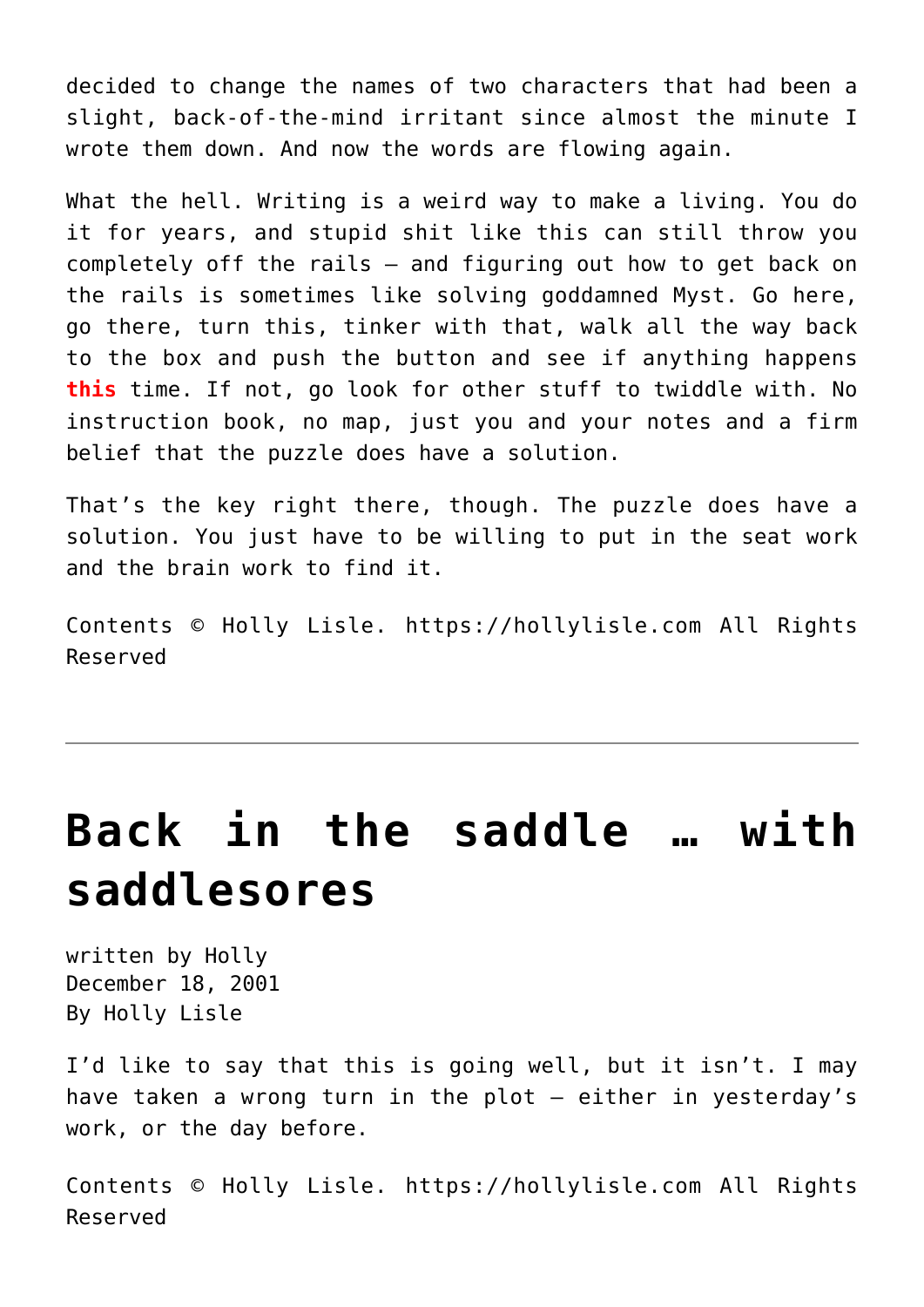### **[And in another writer's](https://hollylisle.com/and-in-another-writers-voice-an-echo/) [voice, an echo](https://hollylisle.com/and-in-another-writers-voice-an-echo/)**

written by Holly December 18, 2001 [By Holly Lisle](https://hollylisle.com)

**[As Her Son Creates His Story, a Mother Waits for the Ending](http://www.nytimes.com/2001/12/17/books/17KEPH.html) [–By Beth Kephart](http://www.nytimes.com/2001/12/17/books/17KEPH.html)**

I've done the pacing mentioned in this moving article. I've watched my two older kids, both writers now, do the same.

Contents © Holly Lisle. <https://hollylisle.com> All Rights Reserved

#### **[The hell with this](https://hollylisle.com/the-hell-with-this/)**

written by Holly December 18, 2001 [By Holly Lisle](https://hollylisle.com)

I have 735 words. I thought I'd done about twice that. I need a break. Maybe I'll come back to this tonight — maybe not.

Contents © Holly Lisle. <https://hollylisle.com> All Rights Reserved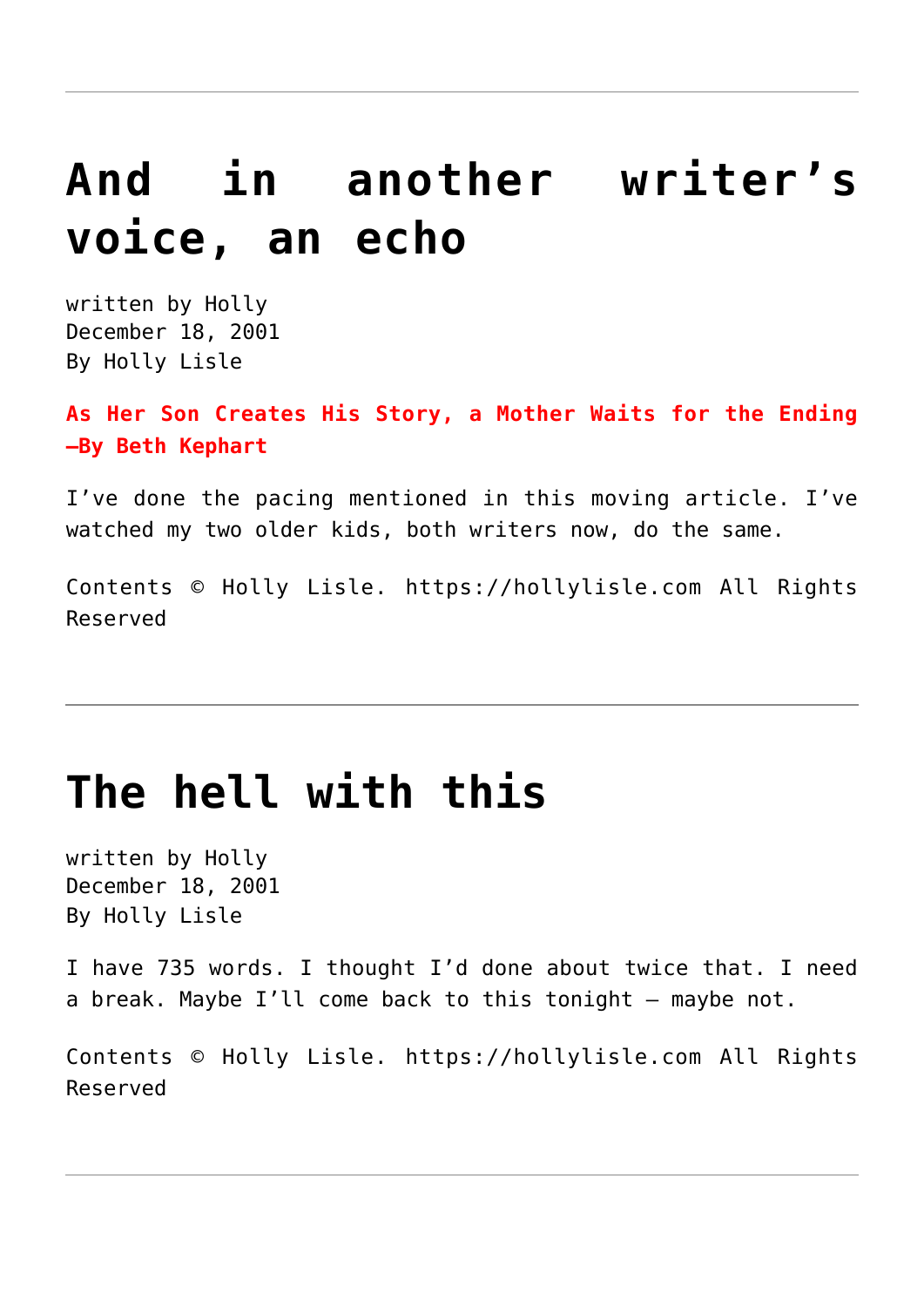#### **[587 words. Yeesh](https://hollylisle.com/587-words-yeesh/)**

written by Holly December 18, 2001 [By Holly Lisle](https://hollylisle.com)

To say this is not going well tonight is vast understatement. I'm hunting for the peg around which to anchor this scene and not yet finding it. I feel like I'm skidding on a freshlywaxed floor —

Love transcends death. Yes — but where do I go with that? Molly has already been through death once. She knows she's going to go through it again and again — knows that each time she does, a bit more of her slides away forever, and knows that, unlike everyone around her (except for the worst of the enemy) she has no eternity ahead of her beyond the narrow scope of her flesh.

Yet she is asked to offer everything she is and all that remains of her **self** to save the multitudes who have more than she can ever have again, and who will not lose their vast riches of soul and eternity and immortality, no matter what. She is asked for altruism with no hope of personal benefit, no hope of any goodness for herself, no promise of peace.

And the old god is explaining to her why she is so different from the monsters trying to destroy her, and she just isn't seeing the differences.

So maybe that is my conflict for this scene — not the conflict between the old god and Molly, but the conflict between Molly and what remain of her better angels. A quiet scene, after yesterday's wild romp.

Whotthehell. All I can do is write it, and if it sucks, delete it.